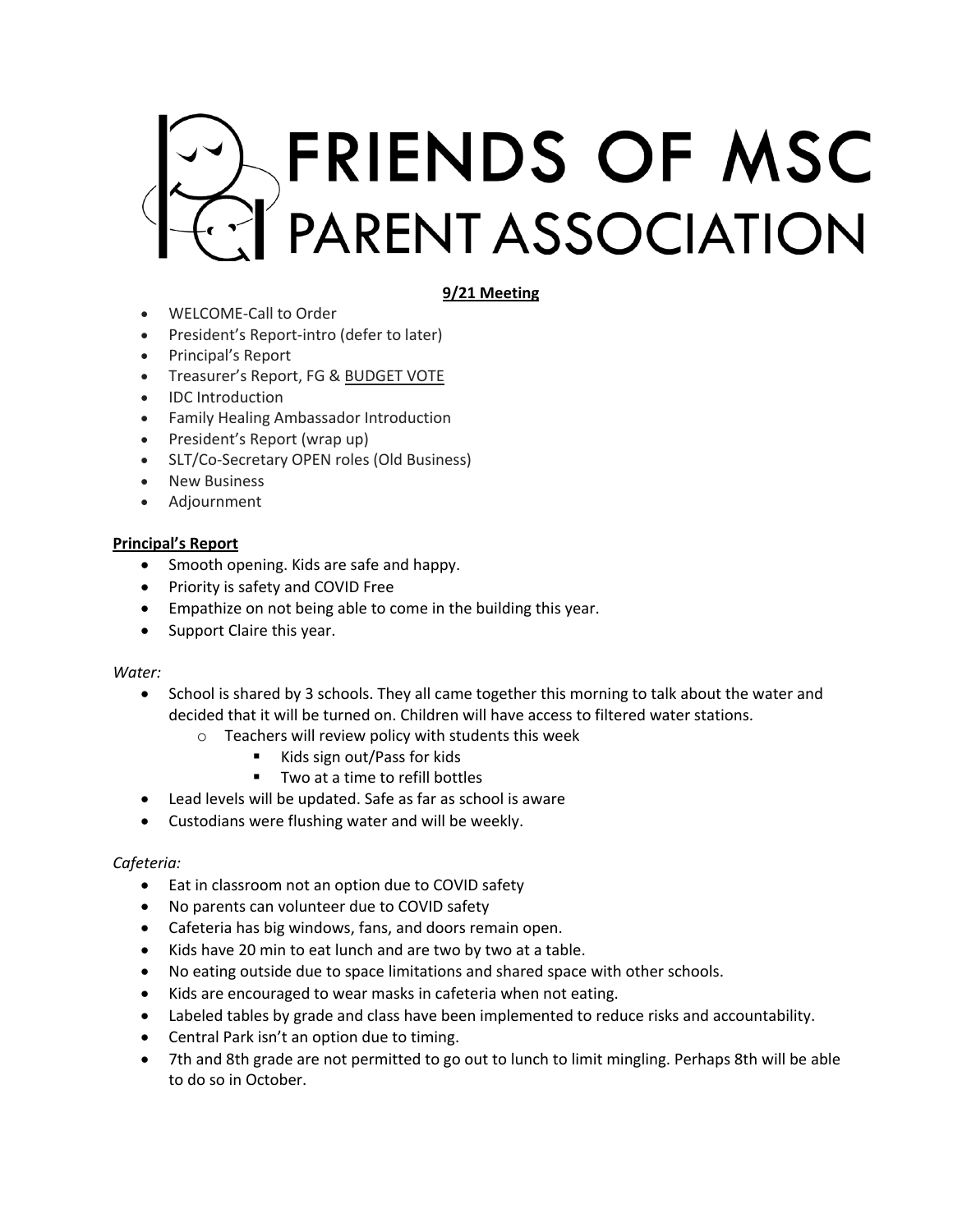• Teachers have allowed kids to eat in the class if they haven't had an opportunity to finish lunch. Breakfast is grab and go and is available in the morning.

\*From Tatiana: The cafeteria has 3 air purifiers, all the windows/doors are open. In addition, there are fully operational supply and exhaust fans. They provide fresh air and the exhaust fan removes stale air. This information comes directly from out Custodial Engineer

### *Middle school principal:*

Begin looking at the end of September. In the interim, the point person is Claire. Hope to wrap by end of October/Nov.

### *Teacher Vaccination:*

Small population have not been vaxxed. If not given the first dose by 9/27, then they will asked to leave unpaid 9/28. They will have the ability to go on medical leave until September 2022. If not vaxxed by 9/5/22 they will need to resign. They can come back once they meet vax requirements.

### *Lockers:*

Not a possibility because of social distancing and space. Need to limit mingling, as the lockers are too close. Will not open this year as on right now. Kids can leave backpacks in their advisor's office or in their teacher's classroom, taking what is needed from class to class.

### *Quarantine:*

- Per the Chancellor's new update -- As of 9/27, we will have weekly testing. Also starting Monday, September 27, in accordance with the latest guidance from the Centers for Disease Control and Prevention (CDC), we will no longer close an entire classroom when there is a positive case in the classroom. Unvaccinated students who are masked and at least three feet distanced from a student who tests positive are not considered close contacts under CDC guidelines and will not have to quarantine. This new policy applies to all students in any grade.
- Follow up on outbreak quarantining in café.
- If you feel your child is unsafe at lunch, you can pick up your child for lunch and bring them back. Parents can enter if they are vaxxed, if not vaxxed someone will bring the child down.

#### *Transportation:*

Shortage of buses and drivers. Formal complaint was filed by Malaka, who is working to improve the process with OBT. If your bus route has changed or if your bus is late, please tell Malaka.

\*From Malaka: Please email me any OPT Bussing concerns as soon as possible so I can reach out directly to them on your behalf. Email me at MBanks5@schools.nyc.gov

*Yard:*

• Is open after school hours, as it become public after school hours.

## *High School Enrollment:*

• Workshops will be help to support HS enrollment. Alison can be reached: Aesses@schools.nyc.gov HS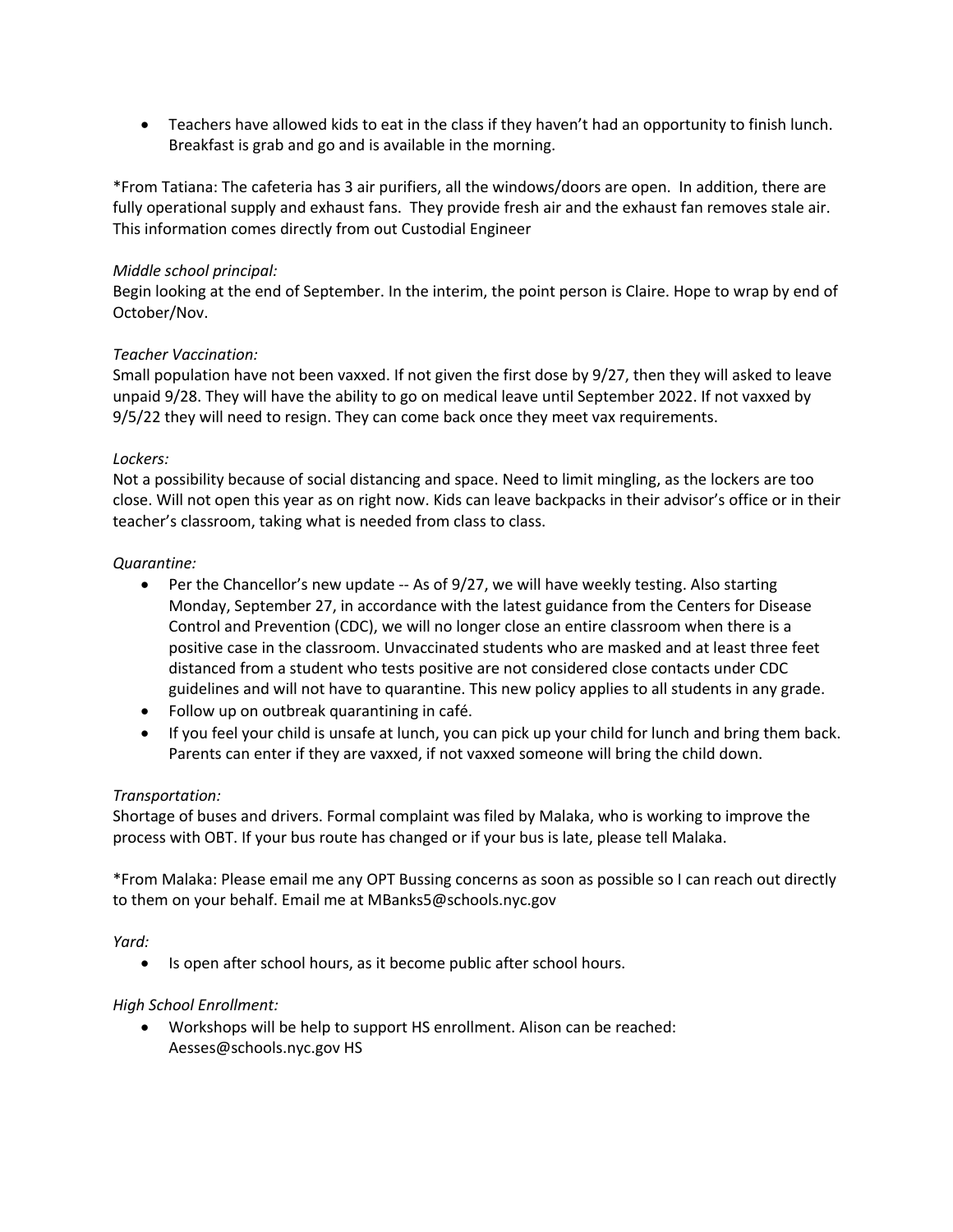### *Phone policy:*

- If kids have phones out they will be taken. Unless teacher gives permission for academic purposes, the children cannot use the phone. Read the cell phone policy to your student. This has been done for all 5th, 6th, 7th, 8th graders. Must be enforced.
- MSC Student Handbook https://drive.google.com/file/d/1OY1ftPjMJnJUj8R9YH\_AGfD4HDOzLhk\_/

### **Treasurer's Report, FG & BUDGET VOTE**

- Families own this budget; we hope families feel empowered to engage with the budget by asking questions and proposing ideas.
- Focused on two things, spending on "classic MSC" programs and funds to be directed to students directly, serving as many students as possible.
- Raising money in 2021/2022 by asking for it.
- Hosting events for all to partake.
- Feel free to email, chat at pick up, etc.
- Carry over balance from years past. Giving us the opportunity to go into this year in an excellent position.
- Large event is planned, format pending COVID.
- Budget is built on optimism and reality, pulling from previous years.
- Items particular to this year--water is in budget. \$8k and air quality improvement \$5k—if we need more air filtration.
- Teacher supplies and requests come from the teachers at the end of the year and is split with the school and the PA. Cost has gone down from previous years.
- Reserves approx. \$38k. We work to not touch this.
- Opportunity to think about how to enhance the school and funds for this year and long-term.
- Suggested donation is on Friends of MSC website. Requesting 100% participation from families, regardless of dollar amount.
- Reach out with swag ideas
- Looking for creative ways to host picnic
- Three third grade families are taking on Read-a-thon, supported by the PA. If you have an idea to spearhead a fundraiser, PA is open to support.
- When a teacher needs something, the teacher should ask Malaka first, then she will see what can be done and if the school cannot support Malaka will reach out to the PA for funding. Barrett will circle back on process.
- \$1,000 or more expense must be voted on by PA.
- Updates will be given as we amend budget.
- Vote on budget. 98% voted Yes, 2% Abstained.

#### **IDC Introduction**

- IDC Meeting 5:30pm 9/30
- Meet --Jonathan Goldman
	- o Work to focus administration on IDC issues.
	- o In need of new leadership, please get involved.
	- $\circ$  Need human resources to continue the essential DEI at MSC.